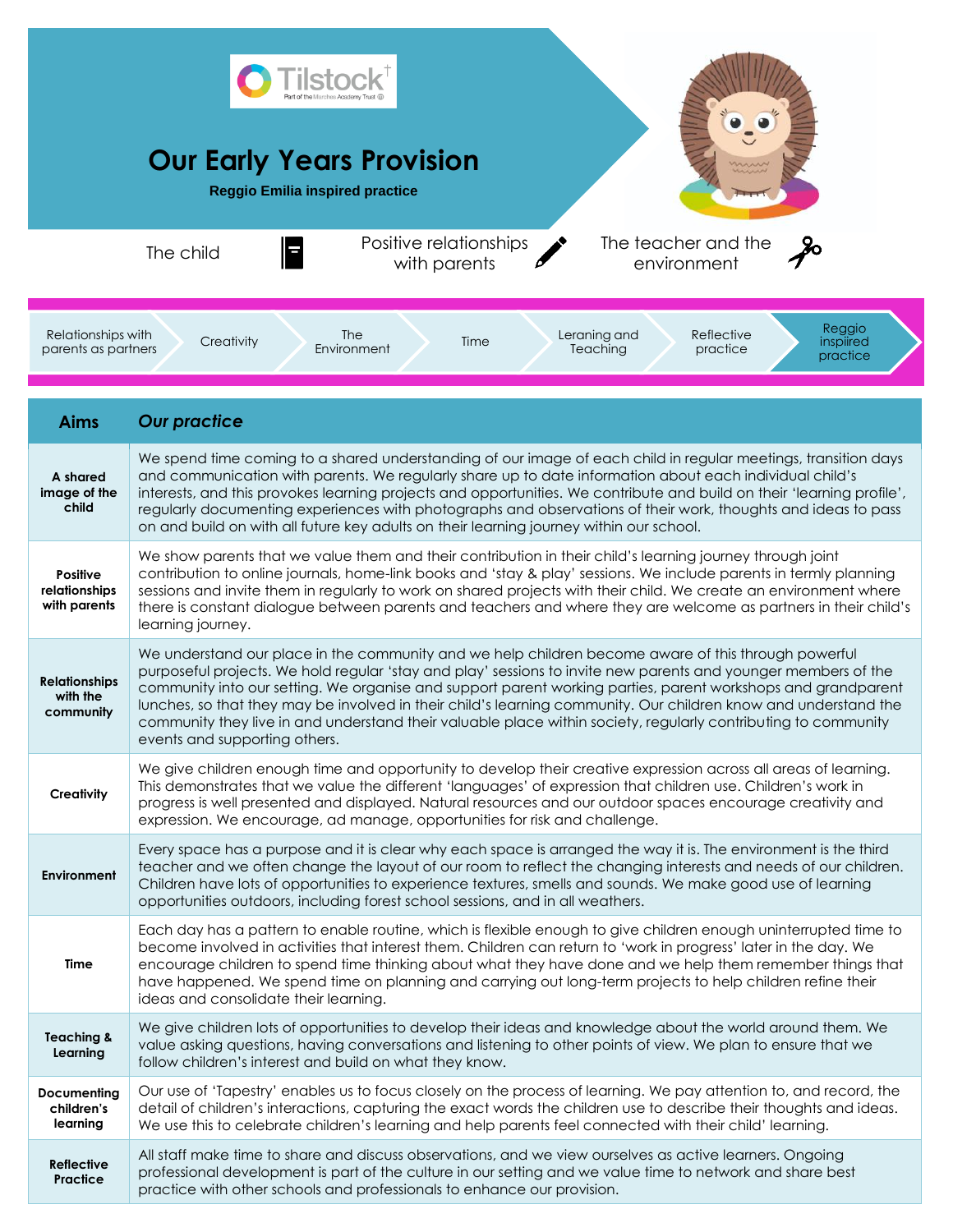## **The Importance of Parents**

**Parents are the child's first teacher. In the process of learning, the teachers, parents and child are viewed as collaborators. In the Reggio approach the parent is viewed as an essential resource to the child's learning.**

A network of communication exists between the children, parents and teachers of Reggio. These three protagonists work together to create the spirit of cooperation, collaboration, and co-construction of knowledge. They work together, interacting toward a common purpose: the building of a culture which respects childhood as a time to explore, create and be joyful. The exchange of ideas between parents and teachers is vital in creating a more positive and productive learning environment.

Teachers take into account the needs and desires of the parents and strive to help them in bettering their child's education. Parents are welcomed into school to work with their children on termly projects and networking with other parents and are supported by our school community.

## **Community**

**Relationships in the community are an important role in children's education. They present unique knowledge in various cultures, special talents, intergenerational relationships, and a sense of belonging.**

Reggio schools were founded and supported by a community that wanted to provide a new way of learning for children. Reggio inspired schools still maintain that tradition by creating an environment where there is constant dialogue between parents, teachers, and the community. There is an expectation that teachers are active participants within the community and work to provide community members with information and updates of what is occurring within the classroom. Community celebrations, lunches and workshops cement this bond.

## **The Image of the Child**

When learning is the product of the child's quided construction rather than simply the teacher's transmission and the child's **absorption, learning becomes individualized. Most important, teaching becomes a two-way relationship in which the teacher's understanding of the child is just as important as the child's understanding of the teacher.**

The Reggio philosophy sees children full of potential, competent, curious, capable of long term sustained learning (Project work) when it is a topic they are interested in. Children construct their own knowledge through a carefully planned curriculum that engages and builds upon the child's current knowledge, recognising that knowledge cannot simply be provided for the child. The curriculum, often emergent in nature, is based on the interests of the children. Work is presented and appreciated. By documenting the children's work through photographs, video, written word, displays, etc., teachers tell the story of the children's experiences. **Every child has their own portfolio, using Tapestry, consisting of artwork, photographs, information related to developmental milestones and more. Lesson plans, project boards and 'daily highlights' explain the work of the children, and communicate the life of the school to the community at-large. This is valued and built on throughout the child's time at school.** 

Participation begins even before the children have started school, through a comprehensive transition programme. Parent contact is gradually reduced so that the child gains confidence in the new environment. The integration period is considered extremely important, not only for the child but also for parents and teachers, as it is at this stage **that a relationship of collaboration and trust is built.**

#### **The Curriculum:**

**There is a big difference between what a child is capable of doing and what a child is willing to do. You cannot teach someone who does not want to learn or someone who does not believe he or she can learn. If we want to promote the hunger for learning, then we should create environments in which students and teachers feel safe to venture beyond what is already known—environments that reflect our values and celebrate students and teachers as uniquely creative individuals.**

Alongside explicit teaching of key skills such as phonics and maths, staff deliver an emergent curriculum through project work. Project work gives children an opportunity to discover and explore an area of interest in detail. Project based work may last a day, a week, a month, or even longer as long as the children have an interest in the topic. Teachers are thoughtful about introducing a broad range of opportunities, from art, to music, to early language, maths, science and nature experiences, in support of the project. By exploring projects of the children's interest in great detail, children are excited by the learning experiences. This enthusiasm for knowledge, combined with the ability to experience project work in detail, will foster a predisposition for "life-long" learning.

#### **The Environment**

**The Reggio Emilia belief is that the environment acts as the third teacher in a child's learning.** Children need to be in beautiful, open, orderly spaces where materials in the space have a purpose. The environment changes and develops throughout the year responsive to the needs and interests of the child. Each learning space should stimulate exploration, engagement, discovery, curiosity, and a sense of wonder. The Reggio Emilia philosophy also has an emphasis on nature. Elements of nature are brought into the classroom and the outside environment is as important as the classroom. Children regularly learn in our Forest school.

#### **Staff as active researches and networkers.**

**Once a week, teachers are given time to come together as a group so that they can share their analyses and hypotheses with the rest of the staff.** The key to these meetings is dialogue. As with the children they teach, conflict of ideas and opinions is considered to be not only a positive contributor to learning but also a fundamental factor. Project work is discussed and there is a continual exchange of reflections and of opinions.